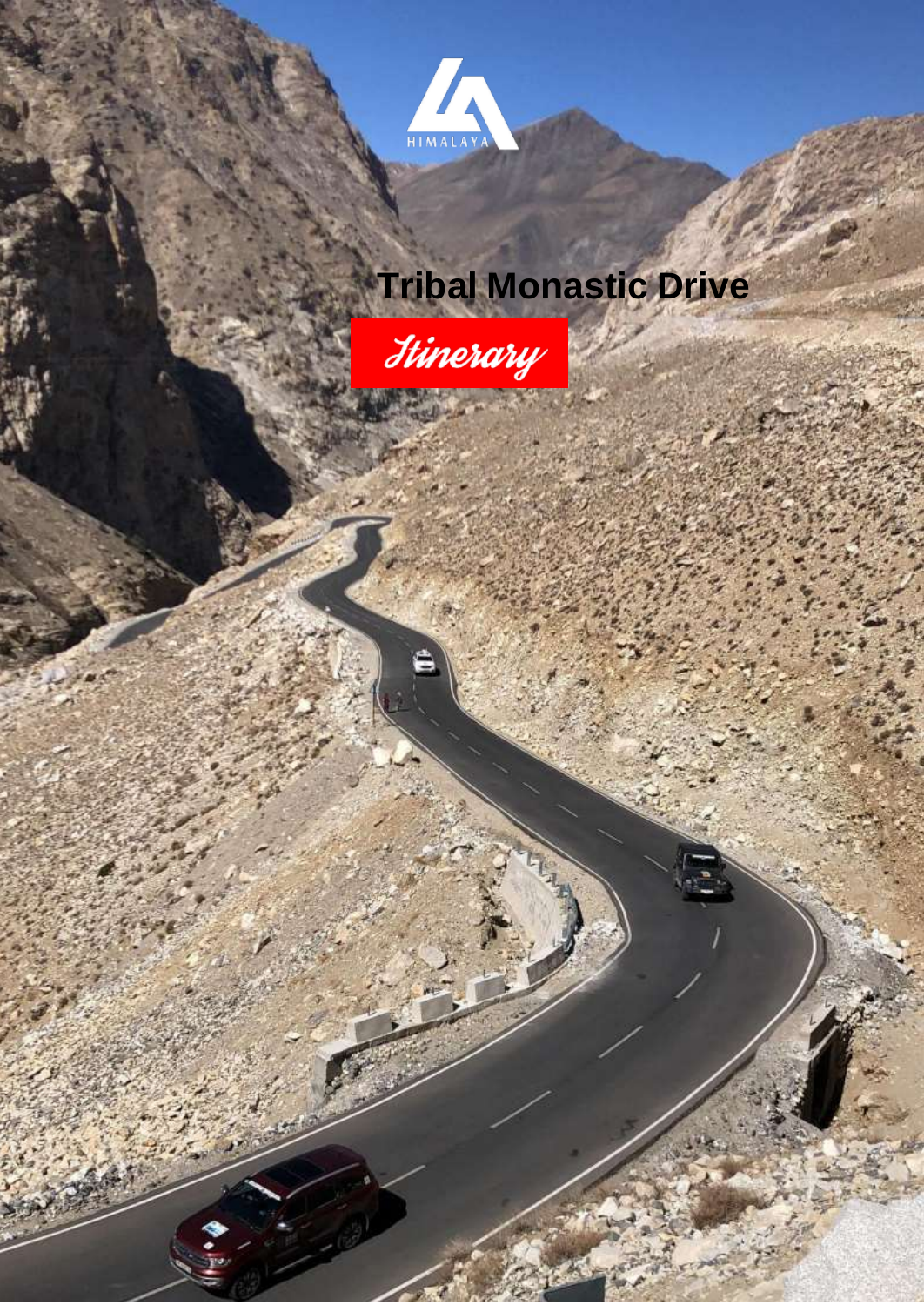## **DAY 1 : NARKANDA**

Arrival at Narkanda. Our team at Tethys Resort, Narkanda will welcome you. Freshen up and unwind in the cozy rooms of Tethys Resort and soak yourself in the beauty of deodar forest and apple orchards.

Narkanda is about 6 hours' drive (185 km) from Chandigarh airport. Followed by briefing and drinks, cozy up around flickering flames and the fragrance of the bonfire wood logs. We call it a day after dinner.

### **DAY 2 : NARKANDA – BAGA SARAHAN**

Today, we will drive into the very heart of the outer Siraj valley of Kullu. Drive is easy and beautiful until Dutt Nagar – a small town located on the left bank of Sutlej River on NH05 near Rampur Bushahr. A single lane road connects Dutt Nagar to Baga Sarahan. Bagipul-Baga Sarahan drive will be the hardest part of today's journey. By evening, we reach our destination – Baga Sarahan.

Dinner and overnight stay arrangements by Tethys on the move.

## **DAY 3: BAGA SARAHAN - KALPA**

We'll drive back on the same route (Bagipul-Nirmand-Dutt Nagar) to return to NH05. We continue the drive on Hindustan-Tibet road. A two-hour drive on the HT road takes us to Tranda Dhank (cliff) - a kilometer-long stretch carved in rock face by Britishers along the deep Sutlej River gorge.

We drive on the same route until Powari. From here, the caravan will leave the highway and drive up on a series of hairpin bends on Powari-Kalpa connecting road.

Our fatigue and weariness (owing to 140 km-long drive) will vanish as soon as we watch a glorious sunset over Kinner Kailash range. By evening, we check-in to a hotel, and go off to sleep after a delicious dinner.

### **DAY 4: KALPA - KAZA**

Day 4 will be a long haul. We will drive a distance of around 210 kms to reach Kaz by evening. Before reaching our destination for the day, we will either stop at Nako or Tabo to take a breather. Nako village is located near the Indo-Tibet border in Kinnaur district. The high-altitude hamlet is adorned by a small, beautiful lake and a monastery. Another gem in the remoteness of Spiti Valley is Tabo, which is famous for its century-old monasteries and Buddhist caves.

### **DAY 5 : EXPLORE KAZA AND PLACES NEARBY**

We go sightseeing and exploring places around Kaza for the next two days. The Tangyud monastery, Key (also pronounced as Ki) monastery, the Kibber village, the Komic village, the Gette village, and the Langza village – well known for its marine fossils, are some of the Instagrammable places around Kaza we will explore today.